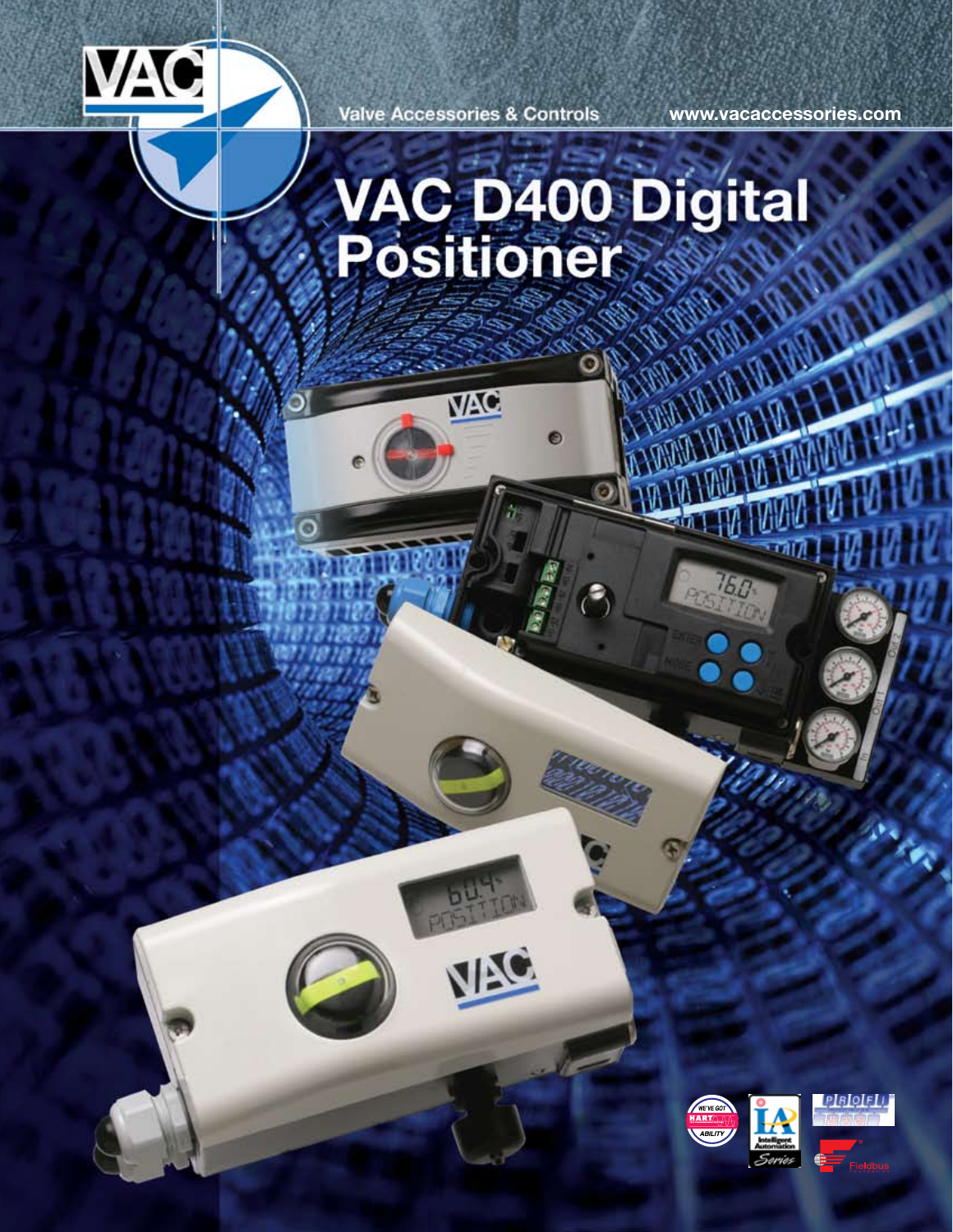D400/D400 IS

## **VAC D400 Digital Positioner**

The VAC D400 is a microprocessor based, "intelligent" instrument that can be mounted to rotary or linear pneumatic actuators for accurate positioner control. This unit, while sophisticated in its accuracy and performance, is simple to mount, calibrate, and with good filtered air and proper maintenance, can provide very accurate and trouble-free service for many years. Available with HART, FOUNDATION Fieldbus, or Profibus communication, the D400 range of applications and communications meets the latest industry standards. The "efficiencies" of the D400 are not only in its microprocessor based technology and accuracy, but also in the pneumatic air handling where air consumption is kept to a very minimum.

D400-EX

G-ATEX/Gost PROX-NO PROX-NC

## **Features and Benefits:**

- Microprocessor based valve positioner
- User friendly, menu driven programming with LCD Display-multilingual
- Local push button configuration—no handheld device or PC necessary
- Low air consumption and proven dependable mechanical design
- Modular design—available with position feedback, micro switches and "Fail Freeze" options—rotary or linear mounting.
- Aluminum Housing—Nema 4X IP 65 Enclosure—Standard—Electrostatically dipped varnish with stove-hardened epoxy resin.
- Unique adaptive control feature offers the ability to update valve/actuator package for maximum control without upsetting the process.
- ATEX-FM-CSA-IEC-Ex approvals available

## **Ordering codes:**

| <b>Digital Positioner</b>          | <b>Action</b> | <b>Connections</b> | <b>Spindle</b>              | <b>Communications</b>         | <b>Options</b>                  |
|------------------------------------|---------------|--------------------|-----------------------------|-------------------------------|---------------------------------|
| D400                               | S-Single      | N-NPT              | D1-Namur                    | NO-No Communication           | GB-Gauge block w gauges         |
| D400 IS                            | D-Double      | G-Metric           | D <sub>2</sub> -1/2" square | H-Hart                        | S2-Micro Switches*              |
| (Intrinsically safe-non incendive) |               |                    | $D3-3/8"$ square            | <b>FB-Foundation Fieldbus</b> | 4/20-Transmitter*               |
| <b>D400 EX</b>                     |               |                    | D4-round-linear             | <b>PA-Profibus</b>            | FRC-Filter Regulator-coalescing |
| (Explosion Proof)                  |               |                    | D5-double "d"               |                               | <b>FC-Filter Coalescing</b>     |
|                                    |               |                    | Dx-linear standard          |                               | FF-Fail Freeze                  |
|                                    |               |                    |                             |                               | A-ATEX                          |

Example: D400-S-N-D1-H-4/20

\*4/20 transmitter and switches are not available on FB and PA Bus units.

When requesting a quote the items that can change pricing are: Positioner version, Action, Communication, Options-please have that information available for quick and accurate quotation.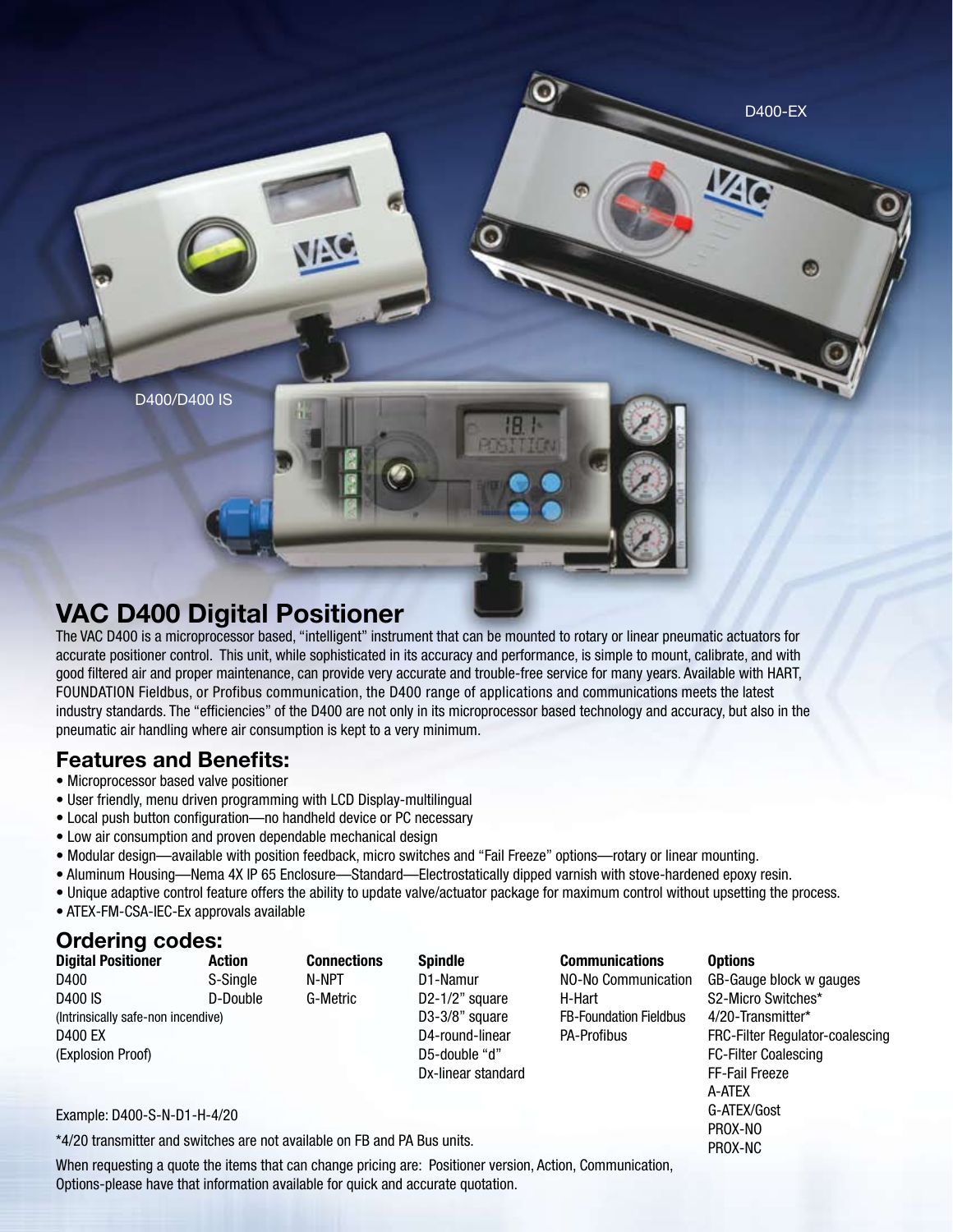

The D400 digital positioner has approvals for the below agencies. The details and exact listings associated with these approvals are quite extensive. We have a supplemental document, entitled D400 Approval Details on our website under the D400 downloads or we can email or fax you a copy. They can also be found in the VAC Manuals on our website under the D400 Product Tab and the far right drop down menu. Even the listing between no communication and Hart units vs. Fieldbus and Profibus can be slightly different.

All D400 unit's enclosure are Nema 4X IP 65, Electrostatically dipped varnish with stove-hardened epoxy resin.

**D400 IS** Intrinsically safe FM J.I 30005029 (3610, 3611) Non-incendive Enclosure 4X, max 65°C ATEX/ GOST Russia GOST Ukraine II 2G EEx ib IIC T6 ATEX II 2G EEx ib IIC T6 II 2G EEx ia IIC T6 II 3G EEx n A II T6 II 2 D IP 6X T 46°C IECEx Ex ib IIC T6

Certificate 1052414

**D400 EX** Explosion Proof Intrinsically safe 4X, T5 max 82°C<br>Non-incendive 4X. T4. max 85°C ATEX/ GOST Russia ATEX II 2G EEX Ib IIC T6 IECEX EXIB IIC T6

FM HLC 8/02 3010829<br>Intrinsically safe 4X, T5 max 82°C 4X, T4, max 85°C Dust Ignition proof 4X, T5, max 82°C CSA Certificate 1393820

GOST Ukraine II 2G EEx d II C T4/T5/T6

Rotation: 25-120 degrees Stroke: .4 to 4" (longer strokes-POA) Max Air supply 90 PSI 6.0 SCFM © 90 PSI Connections: 1/4" NPT Air 1/2" NPT Cable<br>Air delivery 6.0 SCFM © 90 PSI Air consumption: ≤.015 SCFM Air delivery 6.0 SCFM @ 90 PSI Air consumption: ≤.015 SCFM Ambient temperature -40 to 185° F Characteristic curves – linear, equal %, 1:25, 1:50, 25:1, 50:1 or user configurable with 20 reference points Characteristic deviation  $\leq 0.5\%$ Deadband 0.1%, adjustable to 10% Resolution (A/D conversion) 16,000 steps Sample rate 20 msec Seismic vibration Meets requirements to DIN IEC 68-3-3 Class III for strong and strongest earthquakes Mechanical vibration  $\leq 1\%$  up to 10 g and 10...80 Hz<br>Mounting orientation  $\leq 0.5\%$  at 90° change ≤ 0.5% at 90 $^{\circ}$  change EMI complies with EMC directive 89/336/EEC as of May 1989 (increased EMI shielding to EN 50082-2 PR as of 11/93)

**Air Supply**-**Must be free of oil, water, and dust to DIN/ISO 8573-1 pollution and oil contents according to Class 3 dew point 10 K below operating temperatures.**